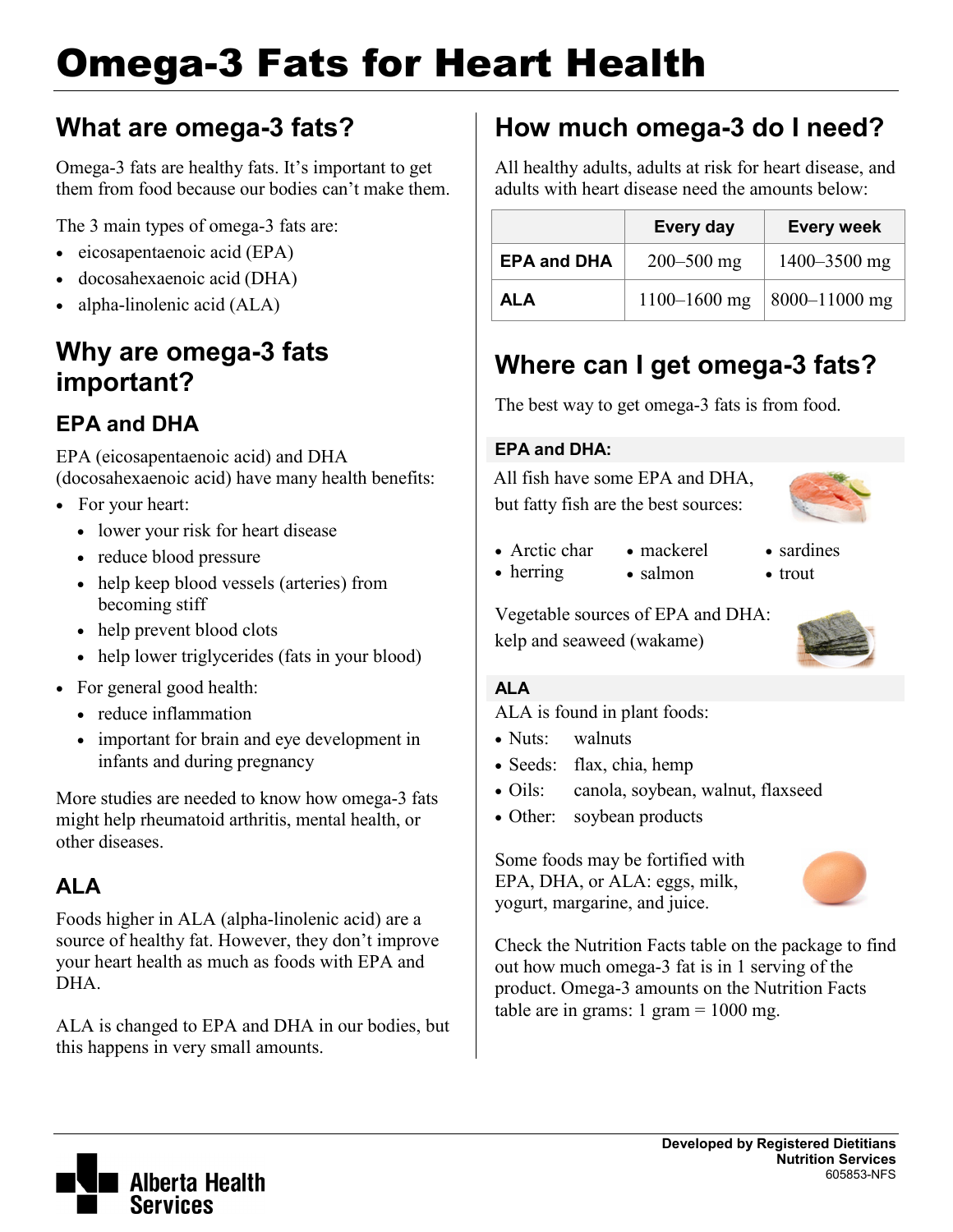### **Increase omega-3 fats in your diet**

The best way to increase omega-3 fats in your diet is to choose fish more often.

**Eat at least two 3½ ounce (100 gram) servings of fish each week.** Choose fatty fish from the *Food sources* table on this page.



If you don't eat fish, you can get some EPA and DHA from eating kelp and seaweed (wakame).

You can get ALA from the nuts, oils, and soy products in the chart. Foods higher in ALA are sources of healthy fat, but they don't lower your heart disease risk as much as fatty fish.



Omega-3 fats are healthy fats and, like other fats, are high in calories. You may need to adjust your serving sizes of other food to prevent weight gain. Use the serving sizes in the *Food sources of omega-3 fats* table.

# **Food sources of omega-3 fats**

|                                                     | <b>EPA/DHA</b><br>(mg) | <b>ALA</b><br>(mg) |
|-----------------------------------------------------|------------------------|--------------------|
| <b>Fish</b> $(3\frac{1}{2})$ ounces, 100 g, cooked) |                        |                    |
| Salmon, farmed                                      | 1713                   | 95                 |
| Herring, pickled                                    | 1389                   | $\overline{0}$     |
| Salmon, canned                                      | 1340                   | 74                 |
| Mackerel                                            | 1175                   | 79                 |
| Salmon, wild                                        | 1059                   | 55                 |
| Trout                                               | 1026                   | 156                |
| Sardine, canned in oil                              | 982                    | 498                |
| Arctic char                                         | 900                    | 100                |
| Mussels                                             | 782                    | 40                 |
| Sole                                                | 501                    | 16                 |
| Halibut                                             | 465                    | 83                 |
| Shrimp                                              | 315                    | 12                 |
| Tuna, light, canned in water                        | 270                    | 0                  |
| Cod                                                 | 217                    | 1                  |
| Imitation crab (surimi)                             | 22                     | 7                  |
| Nuts (1/4 cup, 30-40 g)                             |                        |                    |
| Walnuts                                             | 0                      | 2760               |
| Pecans                                              | 0                      | 277                |
| <b>Seeds</b> (1 Tbsp, 15 g)                         |                        |                    |
| Flaxseed, ground                                    | $\boldsymbol{0}$       | 2464               |
| Chia                                                | 0                      | 1896               |
| Hemp                                                | $\theta$               | 870                |
| Oils (1 Tbsp, 15 g)                                 |                        |                    |
| Flaxseed oil                                        | 0                      | 7742               |
| Walnut oil                                          | 0                      | 1434               |
| Canola oil                                          | $\boldsymbol{0}$       | 1296               |
| Margarine, non-hydrogenated                         | 0                      | 732                |
| Avocado oil                                         | $\boldsymbol{0}$       | 136                |
| Soy products (meat alternatives)                    |                        |                    |
| Tofu, raw, 1/2 cup (133 g)                          | $\boldsymbol{0}$       | 480                |
| Meatless fish, $3\frac{1}{2}$ oz $(100 g)$          | 32                     | 170                |
| Soybeans, dry roasted,<br>$\frac{1}{4}$ cup (29 g)  | 0                      | 420                |
| Meatless ground round,<br>55 g (1/3 cup/75 mL)      | 0                      | 410                |
| Edamame (soybean),<br>$\frac{1}{2}$ cup (95 g)      | $\overline{0}$         | 337                |
| <b>Other sources</b>                                |                        |                    |
| Seaweed (wakame), raw<br>$\frac{1}{2}$ cup/125 mL)  | 79                     | 1                  |
| Omega-3 eggs, 2<br>(53 grams each)                  | 150-500                | 500-540            |

**1000 mg = 1 gram**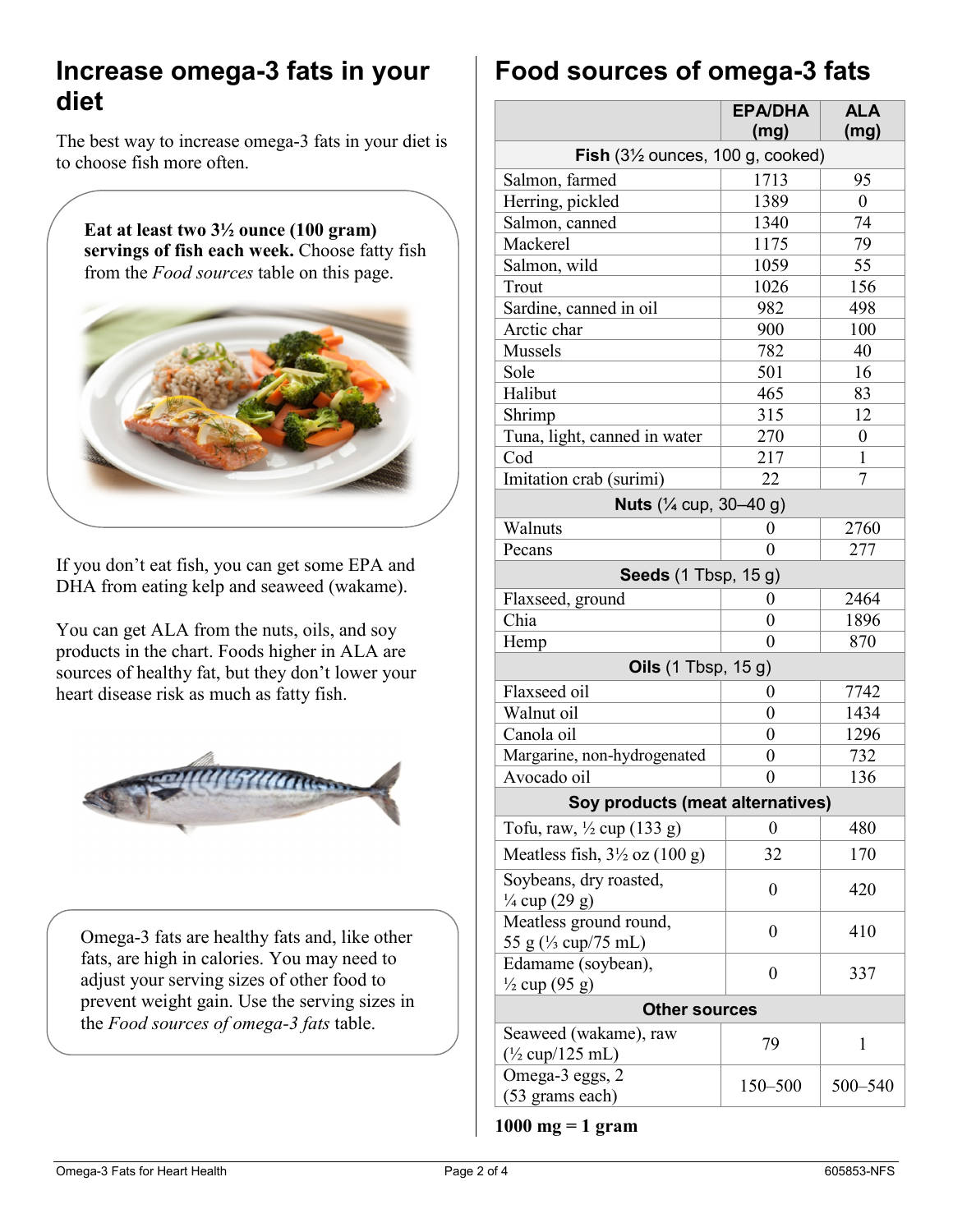### **What about omega-3 supplements?**

The best way to get omega-3 fats is from food. Some people may have trouble meeting their EPA and DHA needs from fish and fortified foods.

Talk to your dietitian, doctor, or pharmacist before starting an omega-3 supplement.

Your doctor or dietitian may suggest you take more EPA and DHA if you have high triglycerides. Some people with high triglycerides may be asked to take 2000–4000 mg (2–4 grams) a day.

### **Tips about omega-3 supplements:**

- Choose supplements with EPA and DHA, not ALA.
- Look for a Drug Identification Number (DIN) or a Natural Product Number (NPN) on the bottle. These numbers tell you that Health Canada has reviewed and approved the product.
- Fish oil supplements rarely contain mercury.
- If you're allergic to fish or shellfish, or don't eat them for other reasons, look for kelp- or seaweedbased supplements with EPA and DHA. Avoid supplements made with fish oil or krill oil. Read the ingredient list on the package.
- **Omega-3-6-9 supplements are not better than omega-3 supplements.** No health benefits have been shown from taking supplements with omega-6 and omega-9 fats.

If your fish oil supplements have a "fishy" aftertaste, try:

- storing them in the freezer and taking them when they're frozen
- using a supplement with a special coating (enteric coating). Look for the word *enteric* on the label
- taking the supplement with a meal

### **How much EPA and DHA do supplements really have?**

Below is an example of a fish oil supplement with EPA and DHA omega-3 fats.

#### **Front of the bottle**



The *1000 mg* (1 g) on the front of the label doesn't mean there's 1000 mg of EPA and DHA in each capsule. Most supplements have a mix of EPA, DHA, and other fats. 1000 mg is the total of all the fats in each capsule.

On a supplement bottle,  $1000$  mg = 1 gram

#### **Back of the bottle**



#### **Add the EPA and DHA together:**

180 mg (0.18 grams) EPA

- **+** 120 mg (0.12 grams) DHA
- **=** 300 mg (0.3 grams) total EPA and DHA in each capsule

#### **Cautions:**

- Supplements with fish liver oil (such as cod liver oil) may have high amounts of vitamin A and D. These vitamins can build up in your body and become toxic for some people. If you're pregnant, don't take omega-3 supplements that have vitamin A.
- People who take blood thinners (such as warfarin) should talk to their doctor before taking omega-3 supplements.